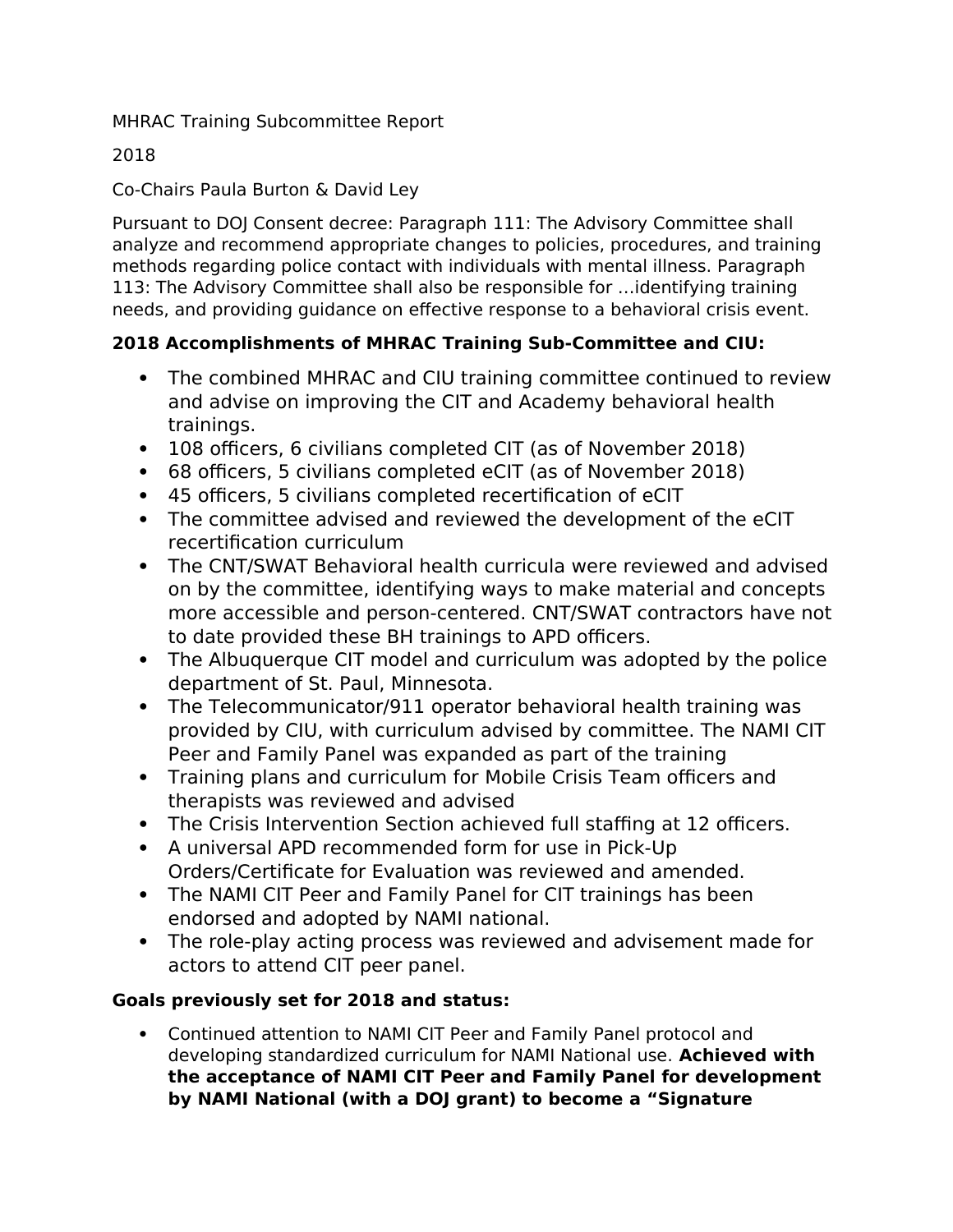**Program" NM is one of 2 pilot states to review, train, and help create the final curriculum. The resulting program will be used nationally to train law enforcement through a presentation of Lived Experience.**

- Support MHRAC training involvement with new APD administration. **Achieved**
- Work with APD BHD to identify how to apply the 40% eCIT expectation to a larger police force. **Still In process**
- Review BH curriculum for 311 operators. **Achieved**
- Engage with development of training for Mobile Crisis Teams. **Achieved/ongoing**
- Explore and identify what components of BH are, or should be, part of civilian Academy training. **Achieved/ongoing**
- Support engagement with other community resources on training, to facilitate cohesion and consistency across trainings provided by different entities within community. **Partially achieved with inclusion of veteran's services, ECHO**

## **Training Subcommittee Future Goals/Priorities (over 2019):**

- Continued attention to the progress, development and implementation of the NAMI CIT Peer and Family Panel Curriculum as a NAMI Signature Program for use by NAMI affiliates for CIT trainings nationally.
- Work with CNT/SWAT to develop their own training curriculum
- Advise APD on process of cadet/academy training by CNM.
- Work with APD BHD to identify how to apply the 40% eCIT expectation to a larger police force.
- Monitor training for expanded/ongoing Mobile Crisis Teams.
- Support engagement with other community resources on training, to facilitate cohesion and consistency across trainings provided by different entities within community.

## CIU Presentations 2018

Conference Presentations:

Winograd, P., Dosal, D., Tinney, M., Brown, K., and Masek, S. (2018, October). *Using Triage to Put the Right People at the Right Place: Lessons Learned from APD's 8,000 CIT Calls. A*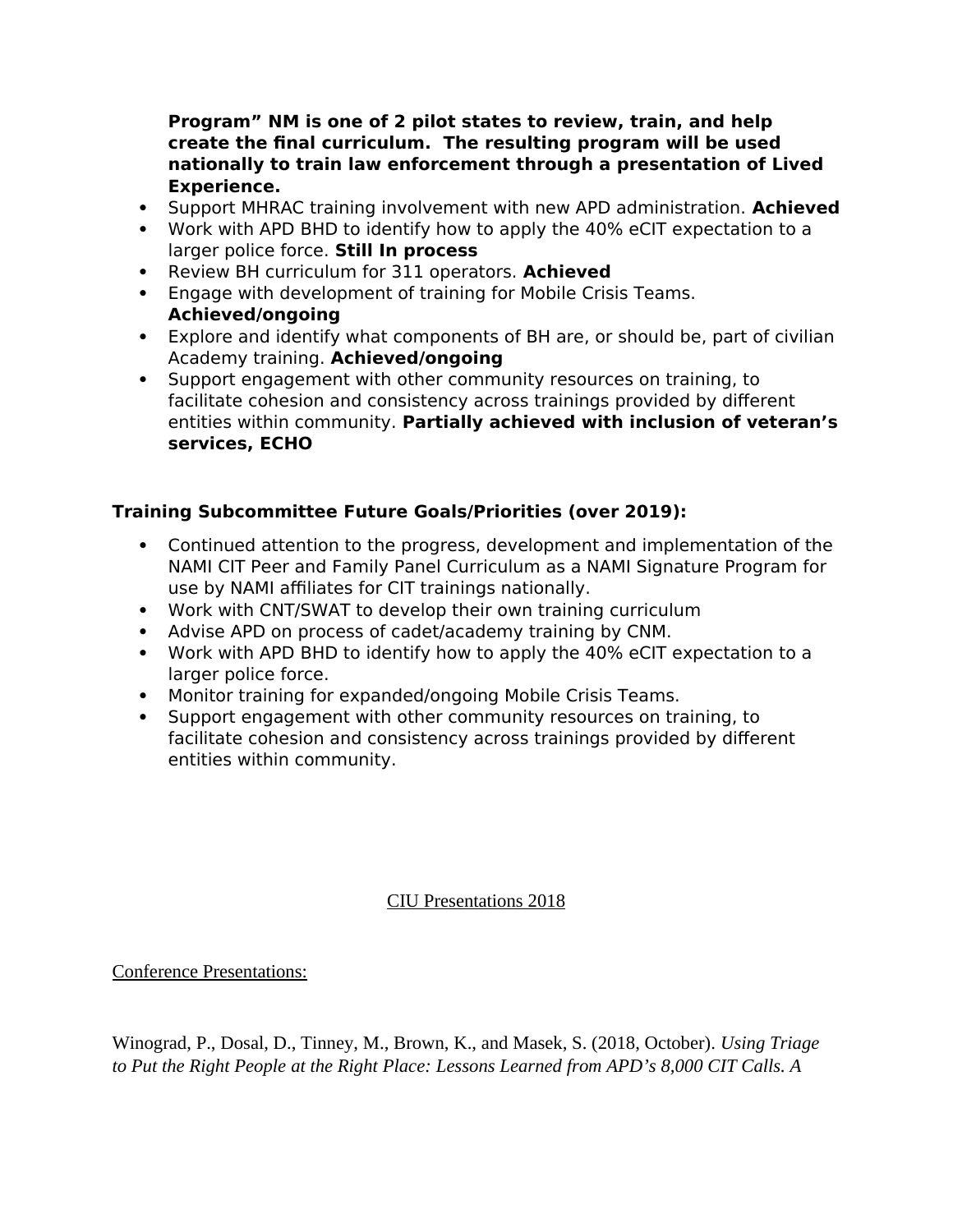*Working Analysis of CIT Implementation and Impact in Albuquerque, New Mexico*. Presented at the 2018 International Association of Chiefs of Police Conference, Orlando, FL.

Melendrez, B., Tinney, M., and Saavedra, L. (2018, August). *Not that Kind of Chatroom: A Video-conferencing Program for CIT Continuing Education.* Presented at the 2018 CIT International Conference, Kansas City, MO.

Singer, T., Dye, T., and Baca, D. (2018, August). *Working Together: Collaboration between Law Enforcement and Clinical Providers*. Presented at the 2018 CIT International Conference, Kansas City, MO.

Tinney, M., Melendrez, B., and Saavedra, L. (2018, August) *Active Listening Skills*. Presented at the 2018 CIT International Conference, Kansas City, MO.

Winograd, P., Dosal, D., Masek, S., Rosenbaum, N., Tinney, M., and Brown, K. (2018, August). *Using Triage to Put the Right People at the Right Place: Lessons Learned from APD's 8,000 CIT Calls*. Presented at the 2018 CIT International Conference, Kansas City, MO.

BouRaad, D., Martin, N., Melendrez, B., Rosenbaum, N., Tinney, M., and Tohen, M. (2018, May). *Why Not Shoot them in the Leg?: Law Enforcement, Psychiatry, and People Living with Mental Illness*. Presented at the 2018 American Psychiatric Association Conference, New York, NY.

Earheart, J., Martin, N., Melendrez, B., Rosenbaum, N., and Tinney, M. (2018, May). *How to Bring Psychiatric Training to Law Enforcement in your Community: An Innovative Approach*. Presented at the 2018 American Psychiatric Association Conference, New York, NY.

Crisanti, A.S., Earheart, J., Tinney, M., Rosenbaum, N., and Duhigg, D. (2018, April). *Preliminary Outcomes of a Continuing Education Program for Law Enforcement to Improve Responses to People in Behavioral Health Crisis*. Presented at the New Mexico Public Health Association Conference, Albuquerque, New Mexico.

Other Presentations: